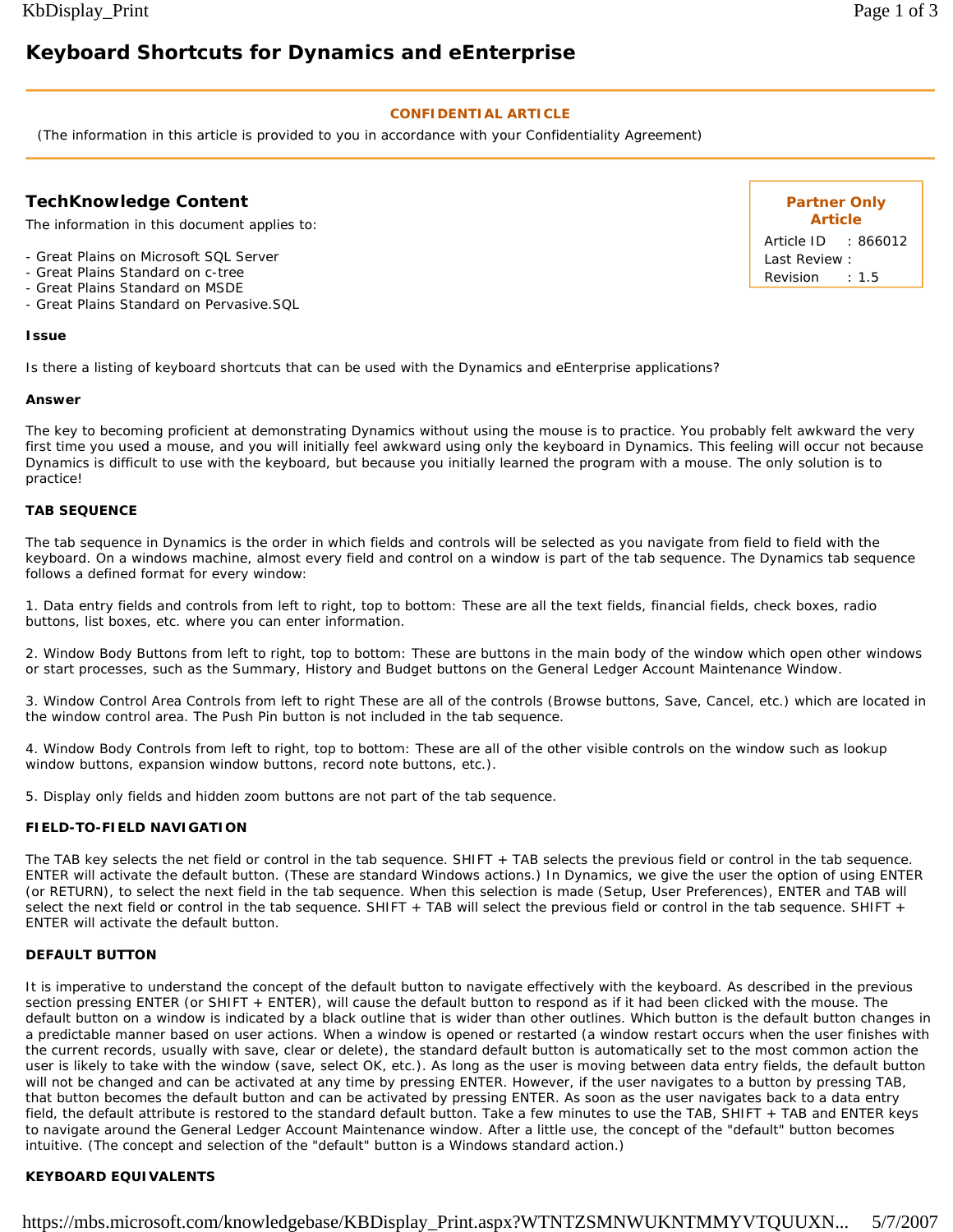Most mouse actions in Dynamics can also be done using a keyboard equivalent. The following items can be controlled from the keyboard:

1) MAKING A MENU SELECTION **:** Holding down the ALT key while pressing one of the underlined letters in a menu title will activate that menu, (e.g. ALT + F activates the File menu). Once a menu is activated, you can use the UP and DOWN ARROW keys to highlight the desired menu option. Once the correct option is highlighted, press ENTER to select it. You can also use the LEFT and RIGHT ARROW keys to activate the next menu to the left or right of the currently active menu. ALT + SPACEBAR activates the Dynamics control menu, (the little box in the upper left comer); ESCAPE deactivates the menu selection process and returns you to your previous Dynamics window. (These are all standard Windows actions.)

2) CLOSING A WINDOW **:** CTRL + F4 will close the currently active window and activate the next front most window. (This is a standard Windows action.) Switching Windows: CM + F6 will activate the next front most window in Dynamics. Repeatedly pressing CTRL + A will allow you to cycle through all of the currently open Dynamics windows and palettes. (This is a standard Windows action.)

3) EXITING DYNAMICS **:** ALT + F4 will exit the Dynamics program.

4) CHECK BOXES **:** Pressing the SPACEBAR will alternately mark and unmark a check box control. Radio Buttons: Pressing the DOWN or RIGHT ARROW key will select the next radio button in a series. Pressing the UP or LEFT ARROW key will select the previous radio button in a series. You may also press the first letter of the radio button prompt to select a specific button in the series. Drop Down List: Pressing the DOWN or RIGHT ARROW key will display the list. Pressing the UP or DOWN ARROW key will move the highlight within the displayed list. To make a selection, highlight the desired item and TAB out of the field. Combo Boxes: Pressing the DOWN ARROW key will display the list. Pressing the UP or DOWN ARROW key will move the highlight within the displayed list. To make a selection, highlight the desired item and TAB out of the field. You may also type information directly into a combo box. The LEFT and RIGHT ARROW keys are used to position the insertion point for editing.

5) LIST BOXES **:** Use the UP and DOWN ARROW keys to highlight the desired item in the list and TAB out of the field to make your selection.

6) MULTI-SELECT LIST BOXES **:** Use the UP and DOWN ARROW keys to highlight the desired item in the fist and TAB out of the field to make your selection. You may also use SHIFT + UP and SHIFT + DOWN ARROW to select a fist of contiguous items.

7) ACCELERATOR KEYS **:** Button accelerator keys are the underlined letter in button names, (e.g. the "D" in Delete and the "t" in Post in the General Ledger Transaction Entry Window.) When a button accelerator key is used, the result is the same as if the mouse had been used to click a button. To use an accelerator key, hold down the ALT key and press the underlined letter, (e.g. ALT + A would activate the Save button in the General Ledger Transaction Entry Window).

8) MENU ACCELERATOR KEYS **:** Menu accelerator keys are the keys listed to the right of a menu selection, (e.g. CTRL + H for "About this Item" in the Help menu). The menu does not have to be activated to use the accelerator key.

9) LOOKUP BUTTONS: When you are in a field where a lookup window is available (indicated by the lookup icon), pressing CTRL + L will display the lookup window.

## **ACTIONS WITHOUT KEYBOARD EQUIVALENTS**

1) MAKING A TOOLBAR MENU SELECTION **:** At the current time, there is no keyboard equivalent for using the mouse to select options from the Toolbar.

2) LEAVING A BIG TEXT AREA: A big text area is used for entering large amounts of unstructured text, (e.g. the Notes window). At the current time, you may TAB into a big text area, but you cannot TAB out of it to leave a big text area. You must use the mouse or enter one of the keyboard equivalents which activates a button.

3) LEAVING AN EDITABLE SCROLLING WINDOW: An editable scrolling window is one into which you can enter data (e.g. General Ledger Transaction Entry). A non-editable scrolling window does not allow any data entry (e.g. General Ledger Account Number Lookup). At the current time, you may TAB into an editable scrolling window, but you cannot TAB out of it to leave an editable scrolling window. You must use the mouse or enter one of the keyboard equivalents which activates a button. You may TAB out of a non-editable scrolling window.

4) ZOOMS **:** At the current time, there is no keyboard equivalent for zooms (the looking glass cursor).

5) MULIT-SELECT LIST BOX **:** At the current time, there is no keyboard equivalent for CTRL + CLICK (selecting discontinuous items), in the fist.

6) PUSH PINS (in lookup windows): At the current time, there is no keyboard equivalent for using the mouse to "stick" and "unstick" the push pin in a lookup window. You may TAB to the push pin button and then press ENTER to change the status.

7) BROWSE BUTTONS **:** At the current time, there is no direct keyboard equivalent for using the mouse to click on the browse buttons. You may TAB to these controls and then press ENTER to initiate the action.

8) PASSWORD BUTTONS **:** At the current time, there is no keyboard equivalent for opening a password window (padlock icon).

9) SHOW/HIDE LINE BUTTONS (scrolling windows): At the current time, there is no keyboard equivalent for changing the number of detail lines shown in a scrolling window.

https://mbs.microsoft.com/knowledgebase/KBDisplay\_Print.aspx?WTNTZSMNWUKNTMMYVTQUUXN... 5/7/2007